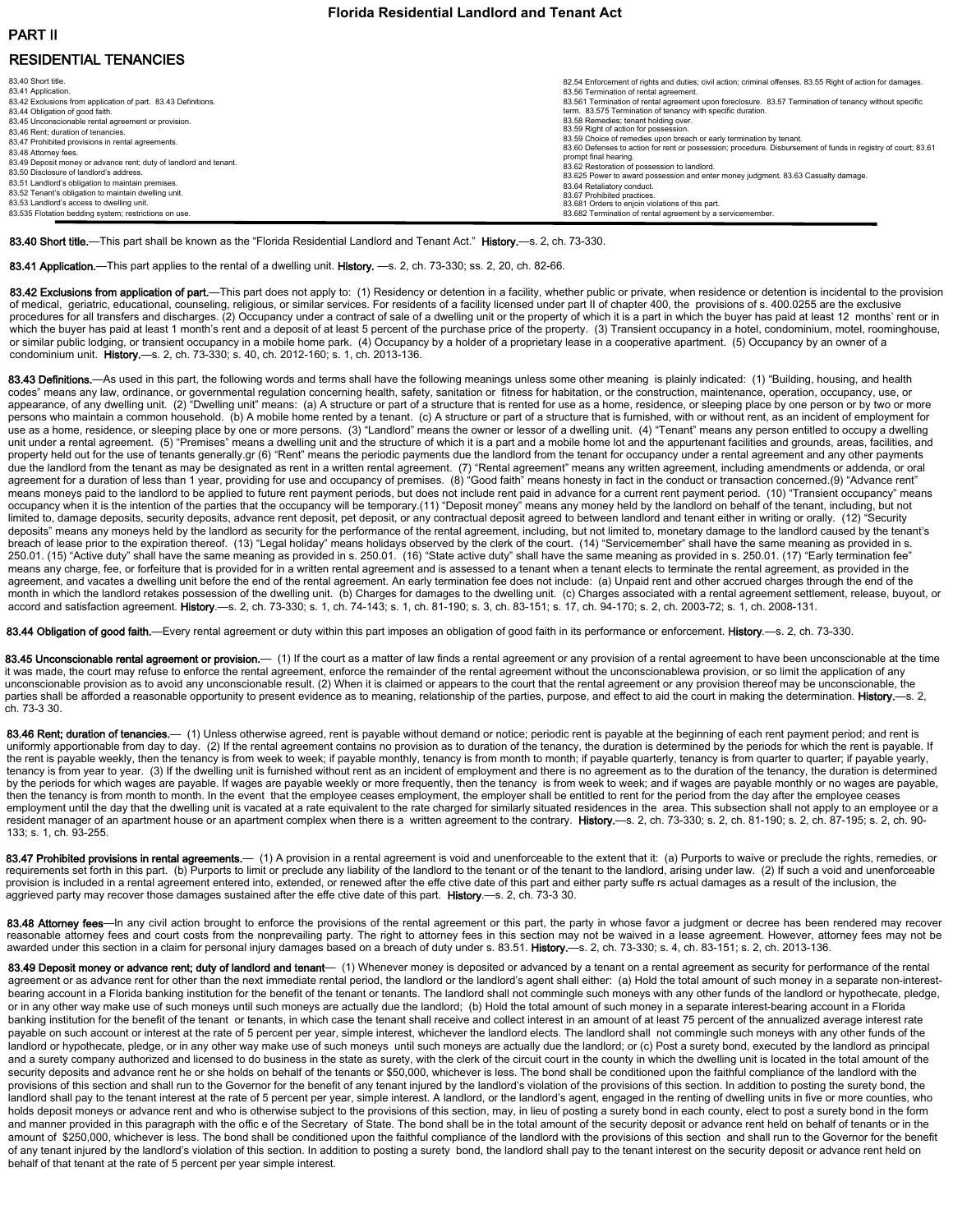(2) The landlord shall, in the lease agreement or within 30 days after receipt of advance rent or a security deposit, give written notice to the tenant which includes disclosure of the advance rent or security deposit. Subsequent to providing such written notice, if the landlord changes the manner or location in which he or she is holding the advance rent or security deposit, he or she must notify the tenant within 30 days after the change as provided in paragraphs (a)-(d). The landlord is not required to give new or additional notice solely because the depository has merged with another financial institution, changed its name, or transferred ownership to a diffe rent financial institution. This subsection does not apply to any landlord who rents fewer than five individual dwelling units. Failure to give this notice is not a defense to the payment of rent when due. The written notice must: (a) Be given in person or by mail to the tenant. (b) State the name and address of the depository where the advance rent or security deposit is being held or state that the landlord has posted a surety bond as provided by law. (c) State whether the tenant is entitled to interest on the deposit. (d) Contain the following disclosure: OUR LEASE REQUIRES PAYMENT OF CERTAIN DEPOSITS. THE LANDLORD MAY TRANSFER ADVANCE RENTS TO THE LANDLORD'S ACCOUNT AS THEY ARE DUE AND WITHOUT NOTICE. WHEN YOU MOVE OUT, YOU MUST GIVE THE LANDLORD YOUR NEW ADDRESS SO THAT THE LANDLORD CAN SEND YOU NOTICES REGARDING YOUR DEPOSIT. THE LANDLORD MUST MAIL YOU NOTICE, WITHIN 30 DAYS AFTER YOU MOVE OUT, OF THE LANDLORD'S INTENT TO IMPOSE A CLAIM AGAINST THE DEPOSIT. IF YOU DO NOT REPLY TO THE LANDLORD STATING YOUR OBJECTION TO THE CLAIM WITHIN 15 DAYS AFTER RECEIPT OF THE LANDLORD'S NOTICE, THE LANDLORD WILL COLLECT THE CLAIM AND MUST MAIL YOU THE REMAINING DEPOSIT, IF ANY. IF THE LANDLORD FAILS TO TIMELY MAIL YOU NOTICE, THE LANDLORD MUST RETURN THE DEPOSIT BUT MAY LATER FILE A LAWSUIT AGAINST YOU FOR DAMAGES. IF YOU FAIL TO TIMELY OBJECT TO A CLAIM, THE LANDLORD MAY COLLECT FROM THE DEPOSIT, BUT YOU MAY LATER FILE A LAWSUIT CLAIMING A REFUND. YOU SHOULD ATTEMPT TO INFORMALLY RESOLVE ANY DISPUTE BEFORE FILING A LAWSUIT. GENERALLY, THE PARTY IN WHOSE FAVOR A JUDGMENT IS RENDERED WILL BE AWARDED COSTS AND ATTORNEY FEES PAYABLE BY THE LOSING PARTY. THIS DISCLOSURE IS BASIC. PLEASE REFER TO PART II OF CHAPTER 83, FLORIDA STATUTES, TO DETERMINE YOUR LEGAL RIGHTS AND OBLIGATIONS. (3) The landlord or the landlord's agent may disburse advance rents from the deposit account to the landlord's benefit when the advance rental period commences and without notice to the tenant. For all other deposits: (a) Upon the vacating of the premises for termination of the lease, if the landlord does not intend to impose a claim on the security deposit, the landlord shall have 15 days to return the security deposit together with interest if otherwise required, or the landlord shall have 30 days to give the tenant written notice by certified mail to the tenant's last known mailing address of his or her intention to impose a claim on the deposit and the reason for imposing the claim. The notice shall contain a statement in substantially the following form: This is a notice of<br>my intention to impose a ... It is sent to you as required by s. 83.49(3), Florida Statutes. You are hereby notified that you must object in writing to this deduction from your security deposit within 15 days from the time you receive this notice or I will be authorized to deduct my claim from your security deposit. Your objection must be sent to (landlord's address) . If the landlord fails to give the required notice within the 30-day period, he or she forfeits the right to impose a claim upon the security deposit and may not seek a setoff against the deposit but may file an action for damages after return of the deposit. (b) Unless the tenant objects to the imposition of the landlord's claim or the amount thereof within 15 days after receipt of the landlord's notice of intention to impose a claim, the landlord may then deduct the amount of his or her claim and shall remit the balance of the deposit to the tenant within 30 days after the date of the notice of intention to impose a claim for damages. The failure of the tenant to make a timely objection does not waive any rights of the tenant to seek damages in a separate action. (c) If either party institutes an action in a court of competent jurisdiction to adjudicate the party's right to the security deposit, the prevailing party is entitled to receive his or her court costs plus a reasonable fee for his or her attorney. The court shall advance the cause on the calendar. (d) Compliance with this section by an individual or business entity authorized to conduct business in this state, including Florida- licensed real estate brokers and sales associates, constitutes compliance with all other relevant Florida Statutes pertaining to security deposits held pursuant to a rental agreement or other landlord-tenant relationship. Enforcement personnel shall look solely to this section to determine compliance. This section prevails over any conflicting provisions in chapter 475 and in other sections of the Florida Statutes, and shall operate to permit licensed real estate brokers to disburse security deposits and deposit money without having to comply with the notice and settlement procedures contained in s. 475.25(1)(d). (4) The provisions of this section do not apply to transient rentals by hotels or motels as defined in chapter 509; nor do they apply in those instances in which the amount of rent or deposit, or both, is regulated by law or by rules or regulations of a public body, including public housing authorities and federally administered or regulated housing programs including s. 202, s. 221(d)(3) and (4), s. 236, or s. 8 of the National Housing Act, as amended, other than for rent stabilization. With the exception of subsections (3), (5), and (6), this section is not applicable to housing authorities or public housing agencies created pursuant to chapter 421 or other statutes. (5) Except when otherwise provided by the terms of a written lease, any tenant who vacates or abandons the premises prior to the expiration of the term specified in the written lease, or any tenant who vacates or abandons premises which are the subject of a tenancy from week to week, month to month, quarter to quarter, or year to year, shall give at least 7 days' written notice by certified mail or personal delivery to the landlord prior to vacating or abandoning the premises which notice shall include the address where the tenant may be reached. Failure to give such notice shall relieve the landlord of the notice requirement of paragraph (3)(a) but shall not waive any right the tenant may have to the security deposit or any part of it. (6) For the purposes of this part, a renewal of an existing rental agreement shall be considered a new rental agreement, and any security deposit carried forward shall be considered a new security deposit. (7) Upon the sale or transfer of title of the rental property from one owner to another, or upon a change in the designated rental agent, any and all security deposits or advance rents being held for the benefit of the tenants shall be transferred to the new owner or agent, together with any earned interest and with an accurate accounting showing the amounts to be credited to each tenant account. Upon the transfer of such funds and records to the new owner or agent, and upon transmittal of a written receipt therefor, the transferor is free from the obligation imposed in subsection (1) to hold such moneys on behalf of the tenant. There is a rebuttable presumption that any new owner or agent received the security deposit from the previous owner or agent; however, this presumption is limited to 1 month's rent. This subsection does not excuse the landlord or agent for a violation of other provisions of this section while in possession of such deposits. (8) Any person licensed under the provisions of s. 509.241, unless excluded by the provisions of this part, who fails to comply with the provisions of this part shall be subject to a fine or to the suspension or revocation of his or her license by the Division of Hotels and Restaurants of the Department of Business and Professional Regulation in the manner provided in s. 509.261. (9) In those cases in which interest is required to be paid to the tenant, the landlord shall pay directly to the tenant, or credit against the current month's rent, the interest due to the tenant at least once annually. However, no interest shall be due a tenant who wrongfully terminates his or her tenancy prior to the end of the rental term. History. --s. 1, ch. 69-282; s. 3, ch. 70-360; s. 1, ch. 72-19; s. 1, ch. 72-43; s. 5, ch. 73-330; s. 1, ch. 74-93; s. 3, ch. 74-146; ss. 1, 2, ch. 75-133; s. 1, ch. 76-15; s. 1, ch. 77-445; s. 20, ch. 79-400; s. 21, ch. 82-66; s. 5, ch. 83-151; s. 13, ch. 83-217; s. 3, ch. 87-195; s. 1, ch. 87-369; s. 3, ch. 88-379; s. 2, ch. 93-255; s. 5, ch. 94-218; s. 1372, ch. 95-147; s. 1, ch. 96-146; s. 1, ch. 2001-179; s. 53, ch. 2003- 164; s. 3, ch. 2013-136. Note. --Former s. 83.261.

83.50 Disclosure of landlord's address. --In addition to any other disclosure required by law, the landlord, or a person authorized to enter into a rental agreement on the landlord's behalf, shall disclose in writing to the tenant, at or before the commencement of the tenancy, the name and address of the landlord or a person authorized to receive notices and demands in the landlord's behalf. The person so authorized to receive notices and demands retains authority until the tenant is notified otherwise. All notices of such names and addresses or changes thereto shall be delivered to the tenant's residence or, if specified in writing by the tenant, to any other address. History. --s. 2, ch. 73-330; s. 443, ch. 95-147; s. 5, ch. 2013-136.

83.51 Landlord's obligation to maintain premises. -- (1) The landlord at all times during the tenancy shall: (a) Comply with the requirements of applicable building, housing, and health codes; or (b) Where there are no applicable building, housing, or health codes, maintain the roofs, windows, doors, floors, steps, porches, exterior walls, foundations, and all other structural components in good repair and capable of resisting normal forces and loads and the plumbing in reasonable working condition. The landlord, at commencement of the tenancy, must ensure that screens are installed in a reasonable condition. Thereafter, the landlord must repair damage to screens once annually, when necessary, until termination of the rental agreement. The landlord is not required to maintain a mobile home or other structure owned by the tenant. The landlord's obligations under this subsection may be altered or modified in writing with respect to a single-family home or duplex. (2)(a) Unless otherwise agreed in writing, in addition to the requirements of subsection (1), the landlord of a dwelling unit other than a single-family home or duplex shall, at all times during the tenancy, make reasonable provisions for: 1. The extermination of rats, mice, roaches, ants, wood-destroying organisms, and bedbugs. When vacation of the premises is required for such extermination, the landlord is not liable for damages but shall abate the rent. The tenant must temporarily vacate the premises for a period of time not to exceed 4 days, on 7 days' written notice, if necessary, for extermination pursuant to this subparagraph. 2. Locks and Keys 3. The clean and safe condition of common areas. 4. Garbage removal and outside receptacles therefor. 5. Functioning facilities for heat during winter, wunning water, and hot water. (b) Unless otherwise agreed in writing, at the commencement of the tenancy of a single-family home or duplex, the landlord shall install working smoke detection devices. As used in this paragraph, the term "smoke detection device" means an electrical or battery-operated device which detects visible or invisible particles of combustion and which is listed by Underwriters Laboratories, Inc., Factory Mutual Laboratories, Inc., or any other nationally recognized testing laboratory using nationally accepted testing standards. (c) Nothing in this part authorizes the tenant to raise a noncompliance by the landlord with this subsection as a defense to an action for possession under s. 83.59. (d) This subsection shall not apply to a mobile home owned by a tenant. (e) Nothing contained in this subsection prohibits the landlord from providing in the rental agreement that the tenant is obligated to pay costs or charges for garbage removal, water, fuel, or utilities. (3) If the duty imposed by subsection (1) is the same or greater than any duty imposed by subsection (2), the landlord's duty is determined by subsection (1). (4) The landlord is not responsible to the tenant under this section for conditions created or caused by the negligent or wrongful act or omission of the tenant, a member of the tenant's family, or other person on the premises with the tenant's consent. History. --s. 2, ch. 73-330; s. 22, ch. 82-66; s. 4, ch. 87-195; s. 1, ch. 90-133; s 3, ch. 93-255; s. 444, ch. 95-147; s. 8, ch. 97-95; s. 6, ch. 2013-136.

83.52 Tenant's obligation to maintain dwelling unit. --The tenant at all times during the tenancy shall: (1) Comply with all obligations imposed upon tenants by applicable provisions of building, housing, and health codes. (2) Keep that part of the premises which he or she occupies and uses clean and sanitary. (3) Remove from the tenant's dwelling unit all garbage in a clean and sanitary manner. (4) Keep all plumbing fixtures in the dwelling unit or used by the tenant clean and sanitary and in repair. (5) Use and operate in a reasonable manner all electrical, plumbing, sanitary, heating, ventilating, air-conditioning and other facilities and appliances, including elevators. (6) Not destroy, deface, damage, impair, or remove any part of the premises or property therein belonging to the landlord nor permit any person to do so. (7) Conduct himself or herself, and require other persons on the premises with his or her consent to conduct themselves, in a manner that does not unreasonably disturb the tenant's neighbors or constitute a breach of the peace. History. --s. 2, ch. 73-330; s. 445, ch. 95-147.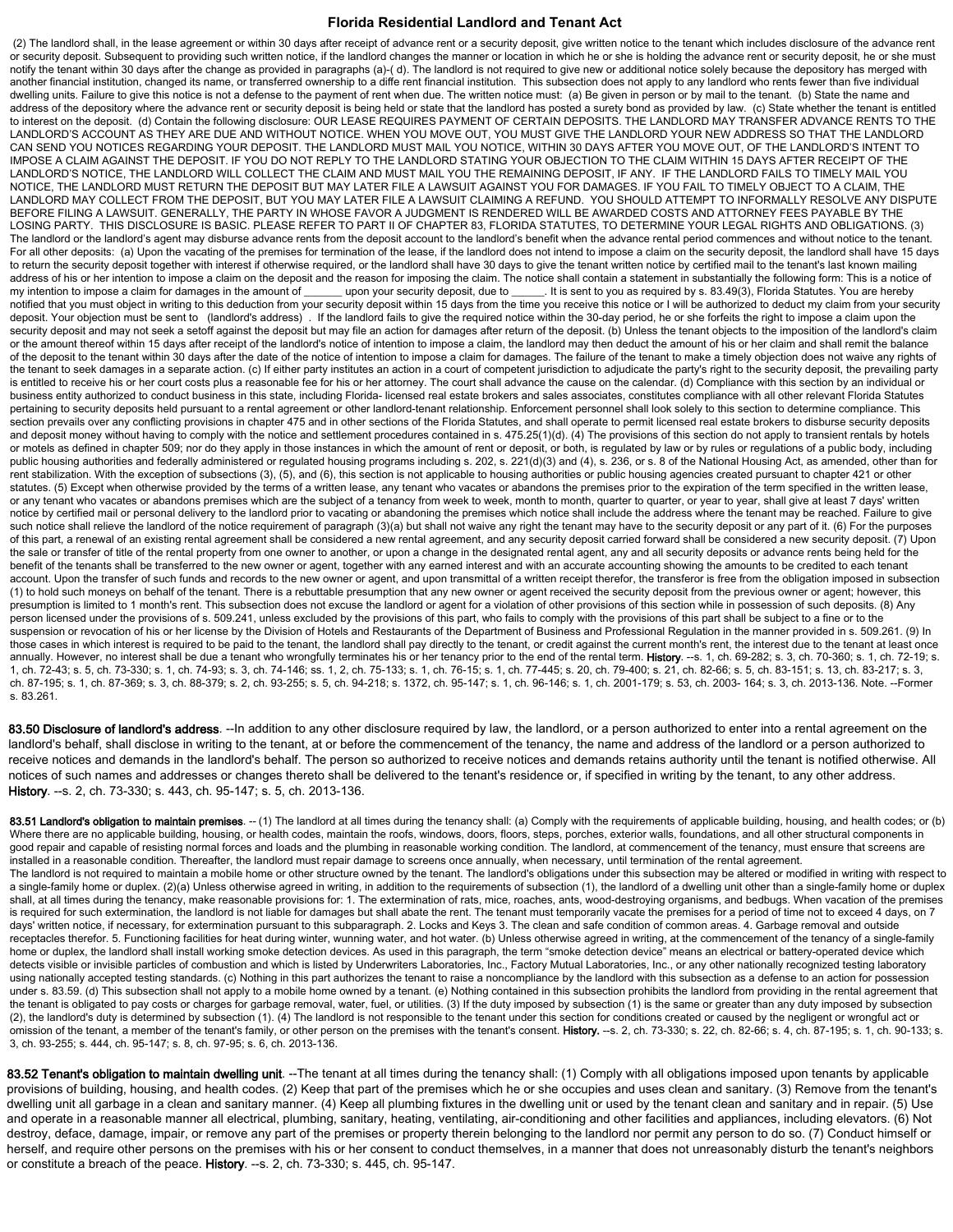83.53 Landlord's access to dwelling unit. -- (1) The tenant shall not unreasonably withhold consent to the landlord to enter the dwelling unit from time to time in order to inspect the premises; make necessary or agreed repairs, decorations, alterations, or improvements; supply agreed services; or exhibit the dwelling unit to prospective or actual purchasers, mortgagees, tenants, workers, or contractors. (2) The landlord may enter the dwelling unit at any time for the protection or preservation of the premises. The landlord may enter the dwelling unit upon reasonable notice to the tenant and at a reasonable time for the purpose of repair of the premises. "Reasonable notice" for the purpose of repair is notice given at least 12 hours prior to the entry, and reasonable time for the purpose of repair shall be between the hours of 7:30 a.m. and 8:00 p.m. The landlord may enter the dwelling unit when necessary for the further purposes set forth in subsection (1) under any of the following circumstances: (a) With the consent of the tenant; (b) In case of emergency; (c) When the tenant unreasonably withholds consent; or (d) If the tenant is absent from the premises for a period of time equal to one-half the time for periodic rental payments. If the rent is current and the tenant notifies the landlord of an intended absence, then the landlord may enter only with the consent of the tenant or for the protection or preservation of the premises. (3) The landlord shall not abuse the right of access nor use it to harass the tenant. History. --s. 2, ch. 73-330; s. 5, ch. 87-195; s. 4, ch. 93-255; s. 446, ch. 95-147.

83.535 Flotation bedding system; restrictions on use. --No landlord may prohibit a tenant from using a flotation bedding system in a dwelling unit, provided the flotation bedding system does not violate applicable building codes. The tenant shall be required to carry in the tenant's name flotation insurance as is standard in the industry in an amount deemed reasonable to protect the tenant and owner against personal injury and property damage to the dwelling units. In any case, the policy shall carry a loss payable clause to the owner of the building. History. --s. 7, ch. 82-66; s. 5, ch. 93-255.

83.54 Enforcement of rights and duties; civil action; criminal offenses. --Any right or duty declared in this part is enforceable by civil action. A right or duty enforced by civil action under this section does not preclude prosecution for a criminal offense related to the lease or leased property. History. --s. 2, ch. 73-330; s. 7, ch. 2013-136.

83.55 Right of action for damages. --If either the landlord or the tenant fails to comply with the requirements of the rental agreement or this part, the aggrieved party may recover the damages caused by the noncompliance. History. --s. 2, ch. 73-330.

83.56 Termination of rental agreement. -- (1) If the landlord materially fails to comply with s. 83.51(1) or material provisions of the rental agreement within 7 days after delivery of written notice by the tenant specifying the noncompliance and indicating the intention of the tenant to terminate the rental agreement by reason thereof, the tenant may terminate the rental agreement. If the failure to comply with s. 83.51(1) or material provisions of the rental agreement is due to causes beyond the control of the landlord and the landlord has made and continues to make every reasonable effort to correct the failure to comply, the rental agreement may be terminated or altered by the parties, as follows: (a) If the landlord's failure to comply renders the dwelling unit untenantable and the tenant vacates, the tenant shall not be liable for rent during the period the dwelling unit remains uninhabitable. (b) If the landlord's failure to comply does not render the dwelling unit untenantable and the tenant remains in occupancy, the rent for the period of noncompliance shall be reduced by an amount in proportion to the loss of rental value caused by the noncompliance. (2) If the tenant materially fails to comply with s. 83.52 or material provisions of the rental agreement, other than a failure to pay rent, or reasonable rules or regulations, the landlord may: (a) If such noncompliance is of a nature that the tenant should not be given an opportunity to cure it or if the noncompliance constitutes a subsequent or continuing noncompliance within 12 months of a written warning by the landlord of a similar violation, deliver a written notice to the tenant specifying the noncompliance and the landlord's intent to terminate the rental agreement by reason thereof. Examples of noncompliance which are of a nature that the tenant should not be given an opportunity to cure include, but are not limited to, destruction, damage, or misuse of the landlord's or other tenants' property by intentional act or a subsequent or continued unreasonable disturbance. In such event, the landlord may terminate the rental agreement, and the tenant shall have 7 days from the date that the notice is delivered to vacate the premises. The notice shall be in substantially the following form: You are advised that your lease is terminated effective immediately. You shall have 7 days from the delivery of this letter to vacate the premises. This action is taken because (cite the noncompliance). (b) If such noncompliance is of a nature that the tenant should be given an opportunity to cure it, deliver a written notice to the tenant specifying the noncompliance, including a notice that, if the noncompliance is not corrected within 7 days from the date that the written notice is delivered, the landlord shall terminate the rental agreement by reason thereof. Examples of such noncompliance include, but are not limited to, activities in contravention of the lease or this part such as having or permitting unauthorized pets, guests, or vehicles; parking in an unauthorized manner or permitting such parking; or failing to keep the premises clean and sanitary. If such noncompliance recurs within 12 months after notice, an eviction action may commence without delivering a subsequent notice pursuant to paragraph (a) or this paragraph. The notice shall be in substantially the following form: You are hereby notified that (cite the noncompliance) . Demand is hereby made that you remedy the noncompliance within 7 days of receipt of this notice or your lease shall be deemed terminated and you shall vacate the premises upon such termination. If this same conduct or conduct of a similar nature is repeated within 12 months, your tenancy is subject to termination without further warning and without your being given an opportunity to cure the noncompliance. (3) If the tenant fails to pay rent when due and the default continues for 3 days, excluding Saturday, Sunday, and legal holidays, after delivery of written demand by the landlord for payment of the rent or possession of the premises, the landlord may terminate the rental agreement. Legal holidays for the purpose of this section shall be court-observed holidays only. The 3-day notice shall contain a statement in substantially the following form: You are her dollars for the rent and use of the premises (address of leased premises, including county), Florida, now occupied by you and that I demand payment of the rent or possession of the premises within 3 days (excluding Saturday, Sunday, and legal holidays) from the date of delivery of this notice, to wit: on or before the day of , (year). (landlord's name, address and phone number) (4) The delivery of the written notices required by subsections (1), (2), and (3) shall be by mailing or delivery of a true copy thereof or, if the tenant is absent from the premises, by leaving a copy thereof at the residence. The notice requirements of subsections (1), (2), and (3) may not be waived in the lease. (5)(a) If the landlord accepts rent with actual knowledge of a noncompliance by the tenant or accepts performance by the tenant of any other provision of the rental agreement that is at variance with its provisions, or if the tenant pays rent with actual knowledge of a noncompliance by the landlord or accepts performance by the landlord of any other provision of the rental agreement that is at variance with its provisions, the landlord or tenant waives his or her right to terminate the rental agreement or to bring a civil action for that noncompliance, but not for any subsequent or continuing noncompliance. However, a landlord does not waive the right to terminate the rental agreement or to bring a civil action for that noncompliance by accepting partial rent for the period. If partial rent is accepted after posting the notice for nonpayment, the landlord must: 1. Provide the tenant with a receipt stating the date and amount received and the agreed upon date and balance of rent due before filing an action for possession; 2. Place the amount of partial rent accepted from the tenant in the registry of the court upon filing the action for possession; or 3. Post a new 3-day notice reflecting the new amount due. (b) Any tenant who wishes to defend against an action by the landlord for possession of the unit for noncompliance of the rental agreement or of relevant statutes must comply with s. 83.60(2). The court may not set a date for mediation or trial unless the provisions of s. 83.60(2) have been met, but must enter a default judgment for removal of the tenant with a writ of possession to issue immediately if the tenant fails to comply with s. 83.60(2). (c) This subsection does not apply to that portion of rent subsidies received from a local, state, or national government or an agency of local, state, or national government; however, waiver will occur if an action has not been instituted within 45 days after the landlord obtains actual knowledge of the noncompliance. (6) If the rental agreement is terminated, the landlord shall comply with s. 83.49(3). History. --s. 2, ch. 73-330; s. 23, ch. 82-66; s. 6, ch. 83-151; s. 14, ch. 83-217; s. 6, ch. 87-195; s. 6, ch. 93-255; s. 6, ch. 94-170; s. 1373, ch. 95-147; s. 5, ch. 99-6; s. 8, ch. 2013-136.

83.561 Termination of rental agreement upon foreclosure. -- (1) If a tenant is occupying residential premises that are the subject of a foreclosure sale, upon issuance of a certificate of title following the sale, the purchaser named in the certificate of title takes title to the residential premises subject to the rights of the tenant under this section. (a) The tenant may remain in possession of the premises for 30 days following the date of the purchaser's delivery of a written 30- day notice of termination. (b) The tenant is entitled to the protections of s. 83.67. (c) The 30-day notice of termination must be in substantially the following form: NOTICE TO TENANT OF TERMINATION You are hereby notified that your rental agreement is terminated on the date of delivery of this notice, that your occupancy is terminated 30 days following the date of the delivery of this notice, and that I demand possession of the premises on (date) . If you do not vacate the premises by that date, I will ask the court for an order allowing me to remove you and your belongings from the premises. You are obligated to pay rent during the 30-day period for any amount that might accrue during that period. Your rent must be delivered to (landlord's name and address) . (d) The 30-day notice of termination shall be delivered in the same manner as provided in s. 83.56(4). (2) The purchaser at the foreclosure sale may apply to the court for a writ of possession based upon a sworn affidavit that the 30-day notice of termination was delivered to the tenant and the tenant has failed to vacate the premises at the conclusion of the 30-day period. If the court awards a writ of possession, the writ must be served on the tenant. The writ of possession shall be governed by s. 83.62. (3) This section does not apply if: (3) This section does not apply if: (a) The tenant is the mortgagor in the subject foreclosure or is the child, spouse, or parent of the mortgagor in the subject foreclosure. (b) The tenant's rental agreement is not the result of an arm's length transaction. (c) The tenant's rental agreement allows the tenant to pay rent that is substantially less than the fair market rent for the premises, unless the rent is reduced or subsidized due to a federal, state, or local subsidy. (4) A purchaser at a foreclosure sale of a residential premises occupied by a tenant does not assume the obligations of a landlord, except as provided in paragraph (1)(b), unless or until the purchaser assumes an existing rental agreement with the tenant that has not ended or enters into a new rental agreement with the tenant. History. --s. 1, ch. 2015-96.

83.57 Termination of tenancy without specific term. --A tenancy without a specific duration, as defined in s. 83.46(2) or (3), may be terminated by either party giving written notice in the manner provided in s. 83.56(4), as follows: (1) When the tenancy is from year to year, by giving not less than 60 days' notice prior to the end of any annual period; (2) When the tenancy is from quarter to quarter, by giving not less than 30 days' notice prior to the end of any quarterly period; (3) When the tenancy is from month to month, by giving not less than 15 days' notice prior to the end of any monthly period; and (4) When the tenancy is from week to week, by giving not less than 7 days' notice prior to the end of any weekly period. History. --s. 2, ch. 73-330; s. 3, ch. 81-190; s. 15, ch. 83-217.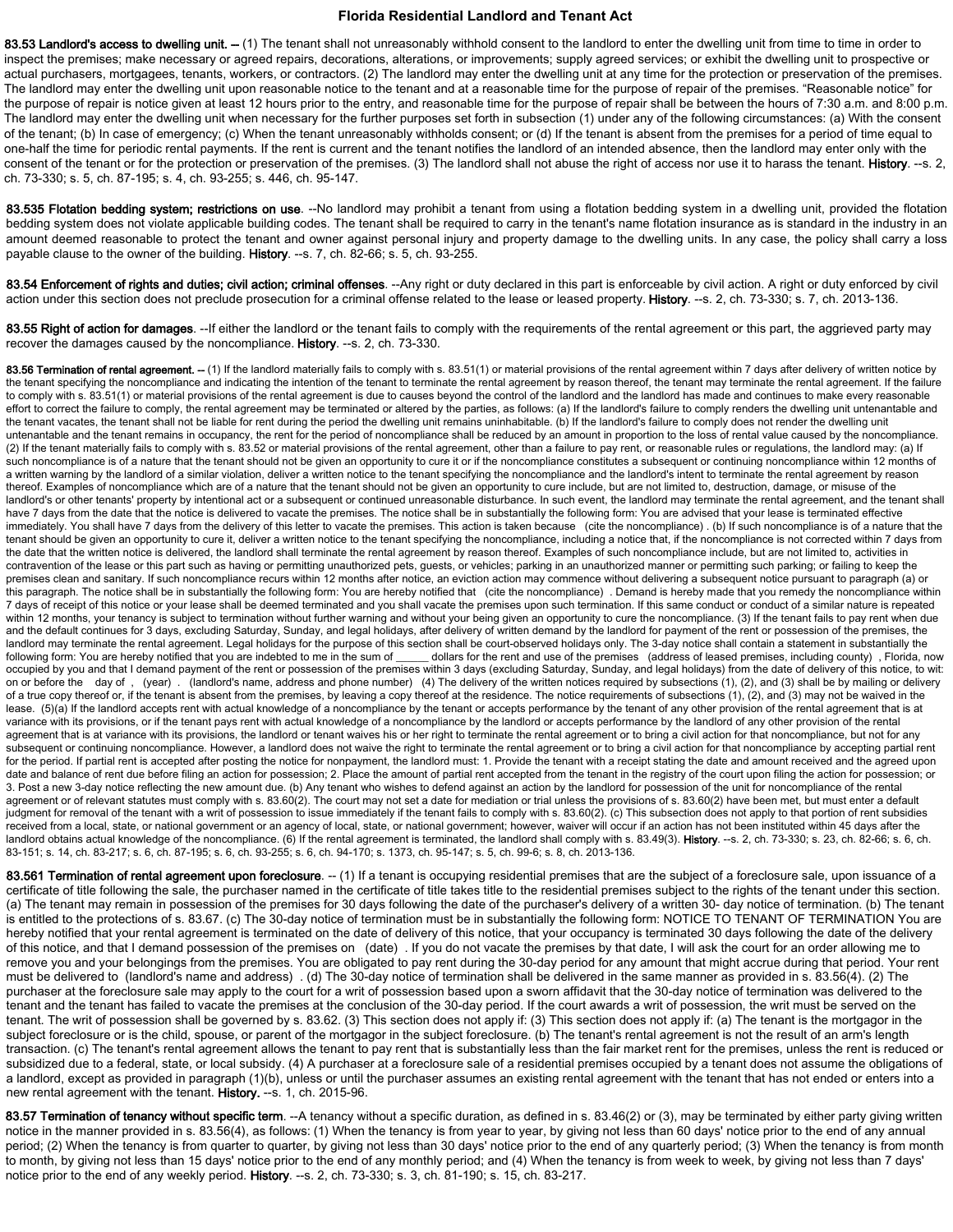83.575 Termination of tenancy with specific duration. -- (1) A rental agreement with a specific duration may contain a provision requiring the tenant to notify the landlord within a specified period before vacating the premises at the end of the rental agreement, if such provision requires the landlord to notify the tenant within such notice period if the rental agreement will not be renewed; however, a rental agreement may not require more than 60 days' notice from either the tenant or the landlord. (2) A rental agreement with a specific duration may provide that if a tenant fails to give the required notice before vacating the premises at the end of the rental agreement, the tenant may be liable for liquidated damages as specified in the rental agreement if the landlord provides written notice to the tenant specifying the tenant's obligations under the notification provision contained in the lease and the date the rental agreement is terminated. The landlord must provide such written notice to the tenant within 15 days before the start of the notification period contained in the lease. The written notice shall list all fees, penalties, and other charges applicable to the tenant under this subsection. (3) If the tenant remains on the premises with the permission of the landlord after the rental agreement has terminated and fails to give notice required under s. 83.57(3), the tenant is liable to the landlord for an additional 1 month's rent. History.—s. 3, ch. 2003-30; s. 1, ch. 2004-375; s. 9, ch. 2013-136.

83.58 Remedies; tenant holding over.—If the tenant holds over and continues in possession of the dwelling unit or any part thereof after the expiration of the rental agreement without the permission of the landlord, the landlord may recover possession of the dwelling unit in the manner provided for in s. 83.59. The landlord may also recover double the amount of rent due on the dwelling unit, or any part thereof, for the period during which the tenant refuses to surrender possession. History.—s. 2, ch. 73‐330; s. 10, ch. 2013‐136.

83.59 Right of action for possession.— (1) If the rental agreement is terminated and the tenant does not vacate the premises, the landlord mav recover possession of the dwelling unit as provided in this section. (2) A landlord, the landlord's attorney, or the landlord's agent, applying for the removal of a tenant, shall file in the county court of the county where the premises are situated a complaint describing the dwelling unit and stating the facts that authorize its recovery. A landlord's agent is not permitted to take any action other than the initial filing of the complaint, unless the landlord's agent is an attorney. The landlord is entitled to the summary procedure provided in s. 51.011, and the court shall advance the cause on the calendar. (3) The landlord shall not recover possession of a dwelling unit except:(3(a) In an action for possession under subsection (2) or other civil action in which the issue of right of possession is determined; (b) When the tenant has surrendered possession of the dwelling unit to the landlord;(b(c) When the tenant has abandoned the dwelling unit. In the absence of actual knowledge of abandonment, it shall be presumed that the tenant has abandoned the dwelling unit if he or she is absent from the premises for a period of time equal to one-half the time for periodic rental payments. However, this presumption does not apply if the rent is current or the tenant has notified the landlord, in writing, of an intended absence; orwr(d) When the last remaining tenant of a dwelling unit is deceased, personal property remains on the premises, rent is unpaid, at least 60 days have elapsed following the date of death, and the landlord has not been notified in writing of the existence of a probate estate or of the name and address of a personal representative. This paragraph does not apply to a dwelling unit used in connection with a federally administered or regulated housing program, including programs under s. 202, s. 221(d)(3) and (4), s. 236, or s. 8 of the National Housing Act, as amended. (4) The prevailing party is entitled to have judgment for costs and execution therefor. History.—s. 2, ch. 73-330; s. 1, ch. 74-146; s. 24, ch. 82-66; s. 1, ch. 92-36; s. 47, ch. 95‐147; s. 1, ch. 2007‐136; s. 11, ch. 2013‐136.

83.595 Choice of remedies upon breach or early termination by tenant. —If the tenant breaches the rental agreement for the dwelling unit and the landlord has obtained a writ of possession, or the tenant has surrendered possession of the dwelling unit to the landlord, or the tenant has abandoned the dwelling unit, the landlord may: (1) Treat the rental agreement as terminated and retake possession for his or her own account, thereby terminating any further liability of the tenant; (2) Retake possession of the dwelling unit for the account of the tenant, holding the tenant liable for the diffe rence between the rent stipulated to be paid under the rental agreement and what the landlord is able to recover from a reletting. If the landlord retakes possession, the landlord has a duty to exercise good faith in attempting to relet the premises, and any rent received by the landlord as a esult of the reletting must be deducted from the balance of rent due from the tenant. For purposes of this subsection, the term "good faith in attempting to relet the premises" means that the landlord uses at least the same effo rts to relet the premises as were used in the initial rental or at least the same effo rts as the landlord uses in attempting to rent other similar rental units but does not require the landlord to give a preference in renting the premises over other vacant dwelling units that the landlord owns or has the responsibility to rent; (3) Stand by and do nothing, holding the lessee liable for the rent as it comes due; or (4) Charge liquidated damages, as provided in the rental agreement, or an early termination fee to the tenant if the landlord and tenant have agreed to liquidated damages or an early termination fee, if the amount does not exceed 2 months' rent, and if, in the case of an early termination fee, the tenant is required to give no more than 60 days' notice, as provided in the rental agreement, prior to the proposed date of early termination. This remedy is available only if the tenant and the landlord, at the time the rental agreement was made, indicated acceptance of liquidated damages or an early termination fee. The tenant must indicate acceptance of liquidated damages or an early termination fee by signing a separate addendum to the rental agreement containing a provision in substantially the following form: [ ] I agree, as provided in the rental agreement, to pay \$\_\_\_\_\_\_\_ (an amount that does not exceed 2 months' rent) as liquidated damages or an early termination fee if I elect to terminate the rental agreement, and the landlord waives the right to seek additional rent beyond the month in which the landlord retakes possession. [I] I do not agree to liquidated damages or an early termination fee, and I acknowledge that the landlord may seek damages as provided by law. (a) In addition to liquidated damages or an early termination fee, the landlord is entitled to the rent and other charges accrued through the end of the month in which the landlord retakes possession of the dwelling unit and charges for damages to the dwelling unit. (b) This subsection does not apply if the breach is failure to give notice as provided in s. 83.575. History. --s. 2, ch. 87-369; s. 4, ch. 88-379; s. 448, ch. 95-147; s. 2, ch. 2008-131.

83.60 Defenses to action for rent or possession; procedure. -- (1)(a) In an action by the landlord for possession of a dwelling unit based upon nonpayment of rent or in an action by the landlord under s. 83.55 seeking to recover unpaid rent, the tenant may defend upon the ground of a material noncompliance with s. 83.51(1), or may raise any other defense, whether legal or equitable, that he or she may have, including the defense of retaliatory conduct in accordance with s. 83.64. The landlord must be given an opportunity to cure a deficiency in a notice or in the pleadings before dismissal of the action. (b) The defense of a material noncompliance with s. 83.51(1) may be raised by the tenant if 7 days have elapsed after the delivery of written notice by the tenant to the landlord, specifying the noncompliance and indicating the intention of the tenant not to pay rent by reason thereof. Such notice by the tenant may be given to the landlord, the landlord's representative as designated pursuant to s. 83.50, a resident manager, or the person or entity who collects the rent on behalf of the landlord. A material noncompliance with s. 83.51(1) by the landlord is a complete defense to an action for possession based upon nonpayment of rent, and, upon hearing, the court or the jury, as the case may be, shall determine the amount, if any, by which the rent is to be reduced to reflect the diminution in value of the dwelling unit during the period of noncompliance with s. 83.51(1). After consideration of all other relevant issues, the court shall enter appropriate judgment. (2) In an action by the landlord for possession of a dwelling unit, if the tenant interposes any defense other than payment, including, but not limited to, the defense of a defective 3-day notice, the tenant shall pay into the registry of the court the accrued rent as alleged in the complaint or as determined by the court and the rent that accrues during the pendency of the proceeding, when due. The clerk shall notify the tenant of such requirement in the summons. Failure of the tenant to pay the rent into the registry of the court or to file a motion to determine the amount of rent to be paid into the registry within 5 days, excluding Saturdays, Sundays, and legal holidays, after the date of service of process constitutes an absolute waiver of the tenant's defenses other than payment, and the landlord is entitled to an immediate default judgment for removal of the tenant with a writ of possession to issue without further notice or hearing thereon. If a motion to determine rent is filed, documentation in support of the allegation that the rent as alleged in the complaint is in error is required. Public housing tenants or tenants receiving rent subsidies are required to deposit only that portion of the full rent for which they are responsible pursuant to the federal, state, or local program in which they are participating. History. --s. 2, ch. 73-330; s. 7, ch. 83-151; s. 7, ch. 87-195; s. 7, ch. 93-255; s. 7, ch. 94-170; s. 1374, ch. 95-147; s. 12, ch. 2013-136.

83.61 Disbursement of funds in registry of court; prompt final hearing. --When the tenant has deposited funds into the registry of the court in accordance with the provisions of s. 83.60(2) and the landlord is in actual danger of loss of the premises or other personal hardship resulting from the loss of rental income from the premises, the landlord may apply to the court for disbursement of all or part of the funds or for prompt final hearing. The court shall advance the cause on the calendar. The court, after preliminary hearing, may award all or any portion of the funds on deposit to the landlord or may proceed immediately to a final resolution of the cause. History. --s. 2, ch. 73-330; s. 2, ch. 74-146.

83.62 Restoration of possession to landlord. -- (1) In an action for possession, after entry of judgment in favor of the landlord, the clerk shall issue a writ to the sheriff describing the premises and commanding the sheriff to put the landlord in possession after 24 hours' notice conspicuously posted on the premises. Saturdays, Sundays, and legal holidays do not stay the 24-hour notice period. (2) At the time the sheriff executes the writ of possession or at any time thereafter, the landlord or the landlord's agent may remove any personal property found on the premises to or near the property line. Subsequent to executing the writ of possession, the landlord may request the sheriff to stand by to keep the peace while the landlord changes the locks and removes the personal property from the premises. When such a request is made, the sheriff may charge a reasonable hourly rate, and the person requesting the sheriff to stand by to keep the peace shall be responsible for paying the reasonable hourly rate set by the sheriff. Neither the sheriff nor the landlord or the landlord's agent shall be liable to the tenant or any other party for the loss, destruction, or damage to the property after it has been removed. History. --s. 2, ch. 73-330; s. 3, ch. 82-66; s. 5, ch. 88-379; s. 8, ch. 94-170; s. 1375, ch. 95-147; s. 2, ch. 96-146; s. 13, ch. 2013-136.